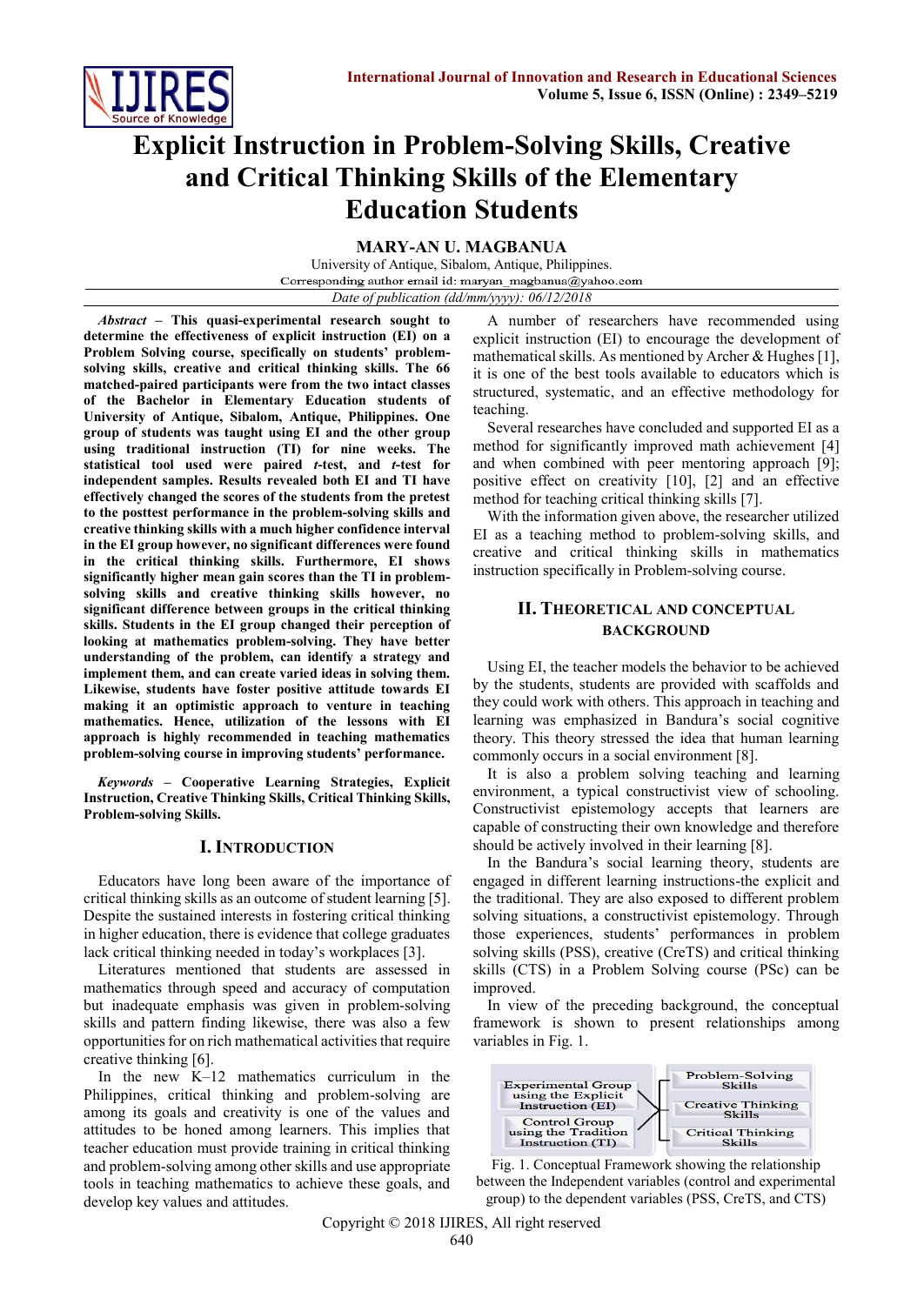

### A. *Research Questions*

The main purpose of the study is to determine the effectiveness of EI in developing PSS, CreTS, and CTS of students. Specifically, it sought to answer the following questions:

- 1) What is the level of problem-solving skills, creative thinking skills, and critical thinking skills of students before and after exposure to a) traditional instruction; and b) explicit instruction?
- 2) What is the mean gain in problem-solving skills, creative thinking skills, and critical thinking skills of students before and after exposure to a) traditional instruction; and b) explicit instruction?
- 3) Is there a significant difference in the pretest and posttest performance of students in problem-solving skills, creative thinking skills, and critical thinking skills of students before and after exposure to a) traditional instruction; and b) explicit instruction?
- 4) Is there a significant difference in the mean gains in problem-solving skills, creative thinking skills, and critical thinking skills of students before and after exposure to a) traditional instruction; and b) explicit instruction?
- 5) How do students perceive explicit instruction in teaching Problem Solving course?
- B. *Hypotheses*

Based on the aforementioned problems, the following hypotheses were advanced to be tested.

- 1) There is no significant difference in the pretest and posttest performance of students in problem-solving skills, creative thinking skills, and critical thinking skills in a) traditional instruction; and b) explicit instruction.
- 2) There is no significant difference in the mean gains in problem-solving skills, creative thinking skills, and critical thinking skills of students between traditional and explicit instructions.

# **III. METHODOLOGY**

## A*. Design*

The researcher used quasi-experimental design specifica- -lly, the matching-only pretest-posttest design. It is an experimental design wherein researcher matches the participants in the experimental and control groups. Then, the two groups were pretested, after which it will be exposed to different instructions as an intervention. After the intervention, the two groups were given posttest.

The design is illustrated as follows:

| Group A (Explicit Instruction)      | M        |  |  |
|-------------------------------------|----------|--|--|
| Group B (Traditional Instruction) M | $\Omega$ |  |  |
| Fig. 2. Research Design Paradigm    |          |  |  |

Legend:  $O_1$  and  $O_2$  Pretest

O<sup>3</sup> and O4 Posttest

X Treatment (Explicit Instruction)

C Control (Traditional Instruction)

B*. The Participants*

The study took place at the College of Teacher Education, University of Antique in Sibalom, Antique, Philippines.

The participants were the 66 fourth year Bachelor in Elementary Education (BEED) students coming from two intact classes enrolled in the PSc during the first semester of SY 2016-2017. Students from each group were chosen through a comprehensive match-pairing based on their general weighted average (GWA) in mathematics courses from prior semesters, sex, and age. Such match pairing yields no significant difference establishing no difference comparability of the two groups at the start of the study. Table 1 shows the distribution of the participants.

|                    | raone r. Distribution of the respondents per Group. |        |             |                      |  |  |  |  |
|--------------------|-----------------------------------------------------|--------|-------------|----------------------|--|--|--|--|
| Group              | Male                                                | Female |             | Total no. Percentage |  |  |  |  |
|                    |                                                     |        | of students |                      |  |  |  |  |
| Group A (Explicit) | 3                                                   | 30     | 33          | 50%                  |  |  |  |  |
| Instruction)       |                                                     |        |             |                      |  |  |  |  |
| Group B            |                                                     | 30     | 33          | 50%                  |  |  |  |  |
| (Traditional       |                                                     |        |             |                      |  |  |  |  |
| Instruction)       |                                                     |        |             |                      |  |  |  |  |
| Total              |                                                     | 60     | 66          | 100%                 |  |  |  |  |

### C*. The Intervention*

The researcher wanted to employ the use of EI in teaching PSc by changing the classroom environment and type of test to be given.

EI is skill-based and students are active participants in the learning process using cooperative strategies. The critical thinking strategy was introduced using the problem-solving strategy which may include decision-making, comparison and contrast, observing, planning, make predictions, and questioning. Creativity in this instruction can be acquired by introducing to students the different strategies and varieties of ways in answering problems, while problemsolving is through the four-step process suggested by Polya (1945).

Two sections from the fourth year BEED students were utilized, each section was taught with the same topics in problem-solving and the same amount of exercises and assignments were also given.

The teaching strategies were randomly assigned to the groups through draw lots. In the EI, journal writing and cooperative strategies were added as part of the activity of the students. To assure that lessons followed how the strategy was taught, validated and revised lesson plans were utilized.

The respondents were taught for three hours per week in nine weeks, equivalent to 27 hours for the entire duration of the experiment. To prevent intrusion of extraneous variables, all the selected groups have their classes in the morning. Observers were also assigned during the intervention phase in both instructions.

#### D*. Procedures*

Permission to conduct the research, pilot testing, and the utilization of two sections of the fourth year BEED students as participants were asked from the president of the university. As soon as the necessary permissions were granted, the researcher started the study with the pilot testing of the validated instruments to the fourth-year BEED students who are not included in the experimental and control groups. After which, reliability of the test was tested and final draft of the test was prepared for the pretest.

Copyright © 2018 IJIRES, All right reserved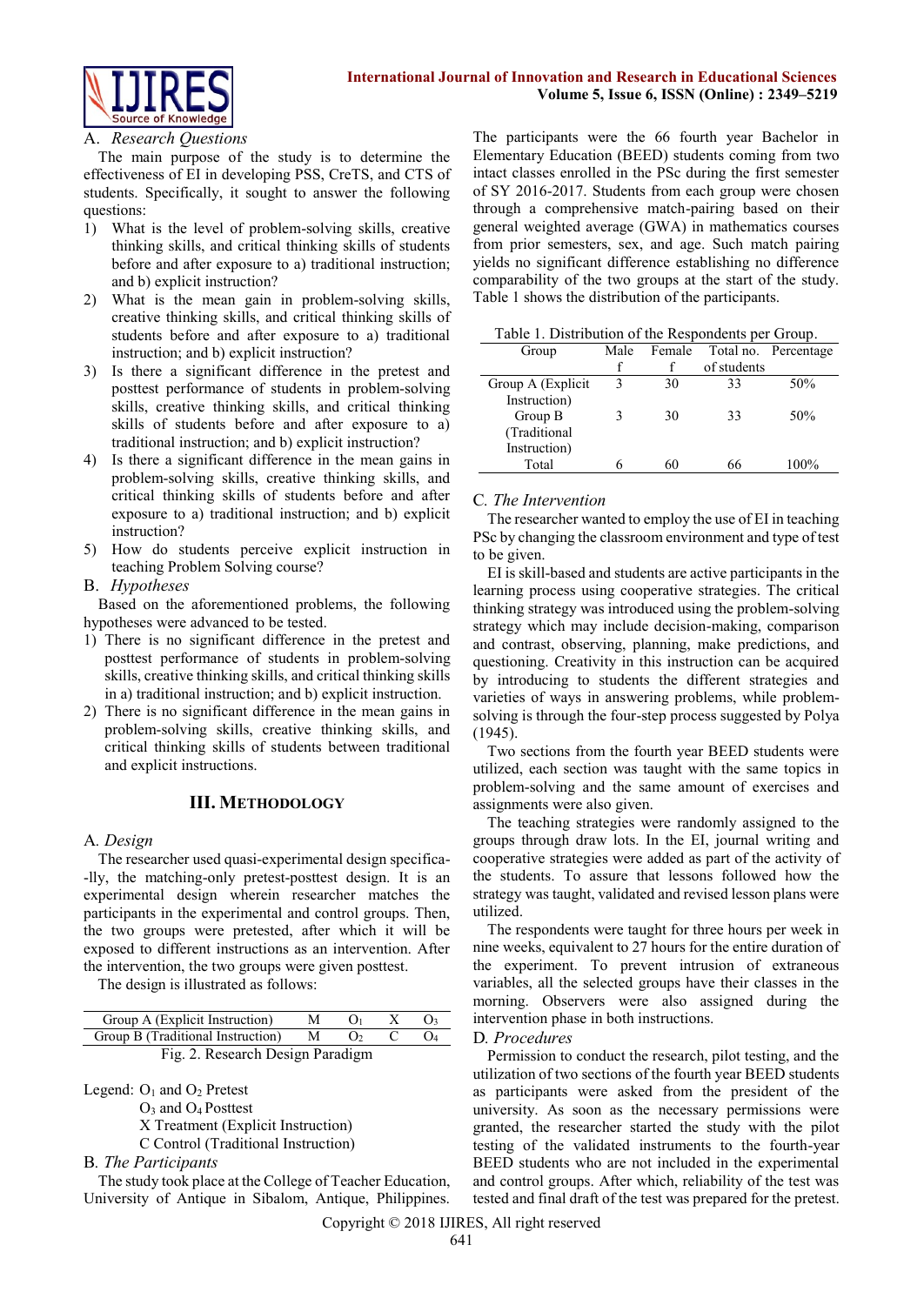

The study, being quasi-experimental in design, involved pretest and posttest for the control and experimental groups. This study used three tests validated and were tested for reliability. The instrument is composed of 12 extended response problems for students' PSS, 20-item test to determine the CTS, and six-open-ended questions to determine students' CreTS.

In administering the pretest, directions were read carefully to ensure students' understanding of what they are going to do. The test for problem-solving skills must be accomplished for 90 minutes and the critical and creative thinking skills for 60 minutes each. The groups were given one test each day. After the pretest, each group was exposed to the different approaches for nine weeks-experimental group exposed to EI while, the control group to TI.

In the experimentation proper, only one teacher handled the classes of the two groups. After nine weeks of intervention, the groups were given a posttest to determine if there were improvements on the students' PSS, CreTS and CTS.

#### E. *Statistical Data analysis Procedure*

The data gathered were analyzed using frequency distribution and percentage, mean, mean gain, paired *t*-test and *t*-test for independent samples, through Statistical Packages for Social Sciences (SPSS) version 20.

The decision to reject or not to reject the null hypotheses in this study was set at alpha 0.05 level of significance.

### **IV. RESULTS AND DISCUSSIONS**

## A. *The Level of PSS, CreTS and CTS before and after the Interventions*

Table 2 results revealed that the students' level of PSS, CreTS, and CTS were the same labeled as "very poorly developed", "imitative", and "beginning" respectively in both TI and EI groups before the intervention took place.

After the intervention, there was an increase in the level of performance in the PSS from "very poorly to moderately developed", and CreTS from "imitative to ordinary" in the EI group however, remained in the "beginning" in the CTS. On the other hand, the level of performance of the TI group in PSS, CreTS and CTS stay in the same level as to before the intervention which were "very poorly developed", "imitative", and "beginning" respectively.

Table 2. Level of problem-solving Skills, Creative Thinking Skills, and Critical Thinking Skills before and after the Intervention

| Variables              |                |       | <b>Traditional Instruction</b> | <b>Explicit Instruction</b> |       |                          |  |
|------------------------|----------------|-------|--------------------------------|-----------------------------|-------|--------------------------|--|
|                        | <b>SD</b><br>М |       | Description                    | М                           |       | Description              |  |
| PSS Before 14.58       |                | 745   | Very Poorly<br>Developed       | 18.67                       | 8.58  | Very Poorly<br>Developed |  |
| PSS After              | 45.91          | 14.27 | Poorly<br>Developed            | 60.88 15.71                 |       | Moderately<br>Developed  |  |
| CreTS<br><b>Before</b> | 10.48          | 3.78  | Imitative                      | 13.27                       | 4 1 8 | Imitative                |  |

|                          |      |                          | Traditional Instruction | <b>Explicit Instruction</b> |  |             |  |
|--------------------------|------|--------------------------|-------------------------|-----------------------------|--|-------------|--|
| Variables                | М    | <b>SD</b><br>Description |                         | <b>SD</b><br>M              |  | Description |  |
| CreTS After $14.94$ 3.51 |      |                          | Imitative               | 20.85 5.27                  |  | Ordinary    |  |
| CTS Before 8.91          |      | 1.67                     | Beginning               | 10.88 1.96                  |  | Beginning   |  |
| CTS After                | 9.36 | 2.26                     | Beginning               | 11.64 2.03                  |  | Beginning   |  |

Note: Interpretation is based on the following scale.<br>Problem-Solving Skills – Very High Developed (96.00-120.00), High Developed (72.00-95.99),<br>Moderately Developed (48.00-71.99), Poorly Developed (24.00-47.99), Very Poor  $(0.00-23.99);$ 

Creative Thinking Skills – Very Creative (40.50-54.00), Creative (27.00-40.49), Ordinary/Routine

(13.50-26.99), Imitative (00.00-13.49);<br>Critical Thinking Skills – Advanced Thinker (16.00-20.00), Practicing Thinker (12.00-15.99),<br>Beginning Thinker (8.00-11.99), Challenged Thinker (4.00-7.99), Unreflective Thinker (00. 3.99).

# B*. The Mean Gain in PSS, CreTS, and CTS*

The difference of the mean scores of the students in the pretest and posttest were identified. As revealed in Table 3, in PSS, TI has a mean gain of *MG* = 31.33 while EI has *MG*  $= 42.21$ . In CreTS, TI has a mean gain of  $MG = 4.45$  and EI has *MG* = 7.58, and in the CTS, TI has a mean gain of *MG*  $= .45$  while EI with  $MG = .76$ .

As a whole, EI group of students exhibits a higher gain of scores in the PSS, CreTS, and CTS as compared to the TI group of students.

|  |  |  | Table 3. Mean Gain in Problem-solving Skills, Creative     |
|--|--|--|------------------------------------------------------------|
|  |  |  | Thinking Skills, and Critical Thinking Skills in TI and EI |

| Groups                   |                                |       |                             |       |  |  |
|--------------------------|--------------------------------|-------|-----------------------------|-------|--|--|
|                          | <b>Traditional Instruction</b> |       | <b>Explicit Instruction</b> |       |  |  |
| Variables                | Mean Gain                      | SD    | Mean Gain                   | SD    |  |  |
| Problem-Solving Skills   | 31.33                          | 13.21 | 42.21                       | 12.73 |  |  |
| Creative Thinking Skills | 4.45                           | 3.77  | 7.58                        | 4.80  |  |  |
| Critical Thinking Skills | .45                            | 2.65  | .76                         | 2.29  |  |  |

## C*. The difference of Pretest and Posttest Scores in PSS, CreTS, and CTS*

Table 4 results revealed that there were significant differences in the pretest and posttest scores of students in the PSS and CreTS in the TI and EI groups. However, there were no significant differences were found in the pretest and posttest scores of students in the CTS in both groups.

It is also noted in the result that in PSS, the EI group could get a score of 37 up to 46 points than in the TI of 26 up to 36 points only. Also, in the CreTS, the EI group could get a score of 5-9 points while in the TI group only from 3-5 points. And in the CTS, both TI and EI group of students can score up to 1 point.

Results revealed that both TI and EI have significantly increased students' performance with a much-larger-thantypical effect sizes in the PSS and CreTS. EI group has a much higher confidence interval values than the TI. However, it was not as effective as in the CTS of students in both groups.

Copyright © 2018 IJIRES, All right reserved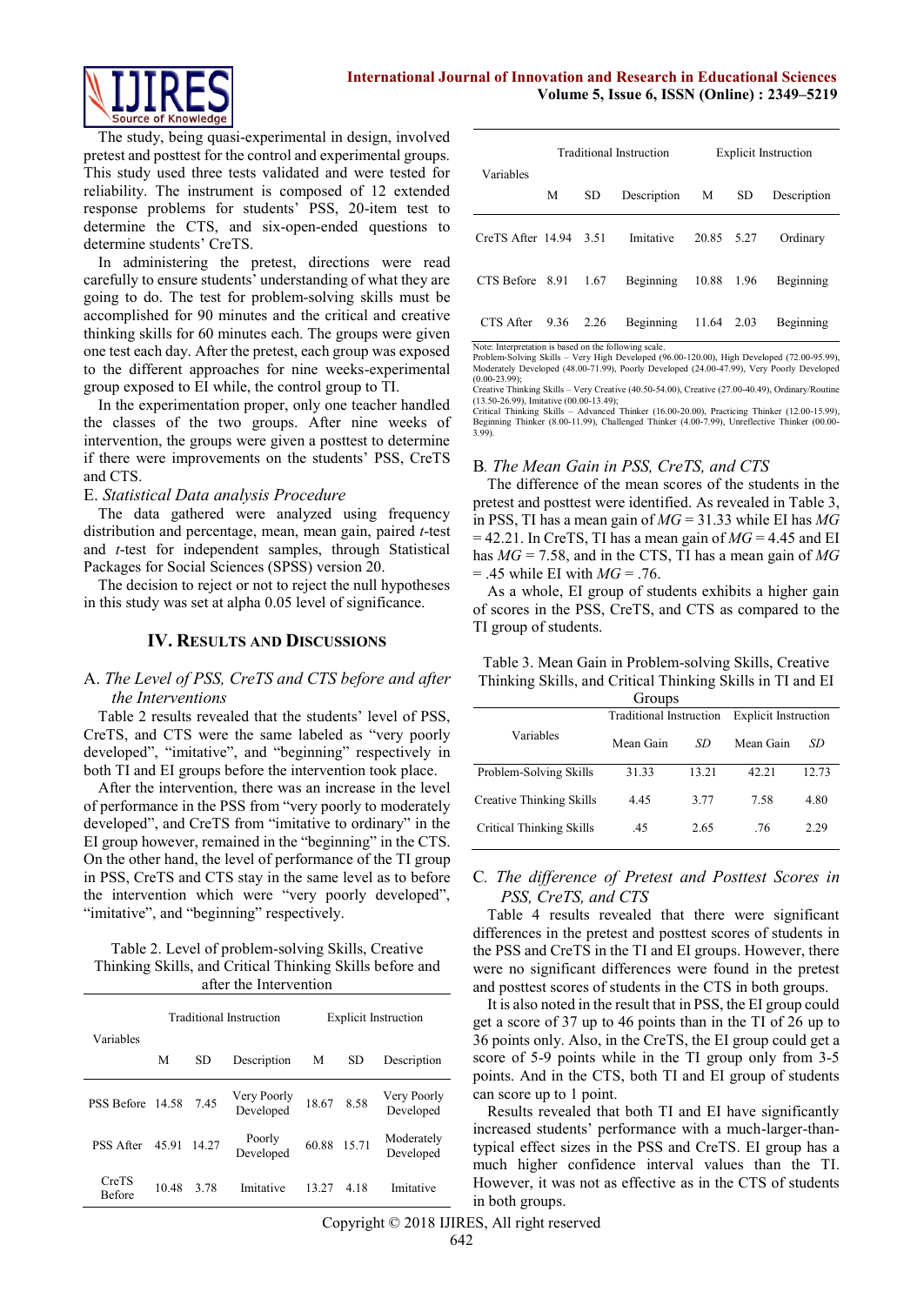

Table 4. The t-test Result in the Differences of Pretest and Posttest Scores in the Problem-Solving Skills, Creative Thinking Skills, and Critical Thinking Skills in TI and EI **Groups**.

| Variables       |       |           |                            |    |                  |    |                    | Confidence<br>Interval |
|-----------------|-------|-----------|----------------------------|----|------------------|----|--------------------|------------------------|
|                 | M     | <b>SD</b> | t                          | df | $\boldsymbol{p}$ | d  | Lower Upper        |                        |
| TI-PSS          |       |           |                            |    |                  |    |                    |                        |
| Pretest         | 14.58 | 7.45      | 13.627* 32 .000 2.88 26.65 |    |                  |    |                    | 36.02                  |
| Posttest        | 45.91 | 14.27     |                            |    |                  |    |                    |                        |
| EI-PSS          |       |           |                            |    |                  |    |                    |                        |
| Pretest         | 18.67 | 8.58      | $19.04*$                   |    |                  |    | 32 .000 3.28 37.70 | 46.73                  |
| Posttest        | 60.88 | 15.71     |                            |    |                  |    |                    |                        |
| <b>TL-CreTS</b> |       |           |                            |    |                  |    |                    |                        |
| Pretest         | 10.48 | 3.78      | $6792*$                    |    | 32 .000 1.22     |    | 3.12               | 5.79                   |
| Posttest        | 14.94 | 3.51      |                            |    |                  |    |                    |                        |
| EI- CreTS       |       |           |                            |    |                  |    |                    |                        |
| Pretest         | 13.27 | 4.18      | $9.07*$                    |    | 32 .000 1.60     |    | 5.88               | 9.28                   |
| Posttest        | 20.85 | 5.27      |                            |    |                  |    |                    |                        |
| <b>TI-CTS</b>   |       |           |                            |    |                  |    |                    |                        |
| Pretest         | 8.91  | 1.67      | .987                       |    | 32 331           | 23 | - 48               | 1.39                   |
| Posttest        | 9.36  | 2.26      |                            |    |                  |    |                    |                        |
| <b>EI-CTS</b>   |       |           |                            |    |                  |    |                    |                        |
| Pretest         | 10.88 | 1.96      | 1.90                       |    | 32 .067 .38      |    | $-06$              | 1.57                   |
| Posttest        | 11.64 | 2.03      |                            |    |                  |    |                    |                        |

 $*_{p}$  < 001

Note: Interpretation of the effect size  $(d)$  is based on the following scale. small or smaller than typical=.20, medium or typical=.50, large or larger than typical=.80, much larger than typical ≥1.00, *d* greater than .90 (or less than -.90) would be described as "much larger than typical".

## D*. The Difference in the Mean Gains in PSS, CreTS, and CTS of Students in the TI and EI Groups*

Results revealed that there were significant differences noted in the PSS  $(t(64) = 3.406, p = .001, d = .84)$  with a larger-than-typical effect size and CreTS  $(t(64) = 2.940, p$  $= .005$ ,  $d = .73$ ) with a typical effect size of students with significantly higher mean gain in the EI group. Whereas no significant difference was found in the CTS  $(t(64) = .497, p$ = .621) between groups. The EI group of students can gain as much 4 up to 17 points in the PSS and 1 up to 5 points in the CreTS.

EI had a significant improvement in the gains of students' scores in the PSS and CreTS however, no significant increase in the gains of CTS of students.

Table 5. The t-test Result of differences in the Mean Gain of Scores in the Problem-Solving Skills, Creative

Thinking Skills, and Critical Thinking Skills in TI and EI

| Confidence<br>Interval<br>df<br>Variable<br>M<br><b>SD</b><br>d<br>t<br>p<br>Lower Upper<br><b>PSS</b><br>TI<br>$3.406$ **<br>64<br>.001<br>.84<br>4.50<br>31.33<br>13.21<br>EI<br>42.21<br>12.73<br><b>CreTS</b> | Groups |      |      |          |    |      |      |      |       |
|-------------------------------------------------------------------------------------------------------------------------------------------------------------------------------------------------------------------|--------|------|------|----------|----|------|------|------|-------|
|                                                                                                                                                                                                                   |        |      |      |          |    |      |      |      |       |
|                                                                                                                                                                                                                   |        |      |      |          |    |      |      |      |       |
|                                                                                                                                                                                                                   |        |      |      |          |    |      |      |      |       |
|                                                                                                                                                                                                                   |        |      |      |          |    |      |      |      | 17.26 |
|                                                                                                                                                                                                                   |        |      |      |          |    |      |      |      |       |
|                                                                                                                                                                                                                   |        |      |      |          |    |      |      |      |       |
|                                                                                                                                                                                                                   | TI     | 4.46 | 3.77 | $2.940*$ | 64 | .005 | - 73 | 1.00 | 5.24  |
| 7.58<br>4.80<br>ΕI                                                                                                                                                                                                |        |      |      |          |    |      |      |      |       |
| <b>CTS</b>                                                                                                                                                                                                        |        |      |      |          |    |      |      |      |       |
| TI<br>.497<br>64<br>.621<br>.45<br>2.65<br>$\overline{13}$<br>$-91$                                                                                                                                               |        |      |      |          |    |      |      |      | 1.52  |
| 2.29<br>EI<br>.76                                                                                                                                                                                                 |        |      |      |          |    |      |      |      |       |

\*p < .01, \*\*p≤ .001 Note: Interpretation of the effect size (*d*) is based on the following scale. small or smaller than typical=.20, medium or typical=.50, large or larger than typical=.80, much larger than typical ≥1.00, *d* greater than .90 (or less than -.90) would be described as "much larger than typical*".*

## E*. Perception of Students towards EI in Teaching Problem Solving Course*

The perception of the students in the EI revealed that, problem solving activity was challenging yet, they have managed to enjoy the lesson through cooperative activities. Their perspective in mathematics problem solving had positively changed after they experienced the instruction. Additionally, they learned to love the course and feel the need to learn the new strategies in solving mathematical problems.

## **V. CONCLUSIONS**

Based on the findings of the study, the following conclusions were drawn:

The EI intervention expands positive benefits and has augmented the scores of the participants. They were better in understanding the problem or mathematical concepts, introducing a strategy and implement them, think of new or different ideas, and solve problems. It is also an effective approach that can be substituted for the TI to help improve students' performance in PSS and CreTS.

Participants commend EI as an effective and efficient way of learning PSc paired with cooperative learning activities. Students found collaborative work as a help in solving problems with ease since they do the planning, understanding and solving the problems together. Also, the scaffolding clues, prompts or questions provided by the teacher and through the logically sequenced process of the instruction serve as an effective way of learning.

#### **ACKNOWLEDGMENT**

The author would like to acknowledge the Department of Science and Technology-Science Institute Education (DOST-SEI) and the University of Antique (UA) Main Campus for the financial assistance in the success of the study. The West Visayas State University (WVSU) in La Paz, Iloilo City and the University of Antique-College of Teacher Education students and teachers.

#### **REFERENCES**

- [1] A.L. Archer & C.A. Hughes. *Explicit instruction: Effective and efficient teaching*. Guilford Press New York, 2011.
- [2] E. Hong, H.F.J. O'Neil, & Y. Peng. (2016) Effects of explicit instructions, metacognition, and motivation on creative performa- -nce. *Creative Research Journal*, Vol 28, No.1. Available: http://www.tandf.co.uk/journals.
- [3] Institute of Education Sciences, National Center for Education Statistics. (2006). *The Condition of Education 2006*. Available: https://nces.ed.gov/pubs2006/2006071.pdf
- [4] E.H. Kroesbergen, J.E. Van Luit, & C.J. Maas. (2004). Effectiveness of explicit and constructivist mathematics instruction for low-achieving students in the nether lands *Elementary School Journal*, v104 n3. University of Chicago Press, Journals Division*, P.O. Box 37005, Chicago, Illinois.*  Available: http: //eric.ed.gov/?q=explicit+instruction+in+mathe matics&id=EJ695971
- [5] E.R. Lai. (2011). *Critical thinking: A literature review research report*. Pearson Publication. Available: [https://images.pearsonass](https://images.pearsonass/) essments.com/images/tmrs/CriticalThinkingReviewFINAL.pdf.
- [6] E.L. Mann. (2005). *Mathematical creativity and school mathematics: Indicators of mathematical creativity in middle sc-*